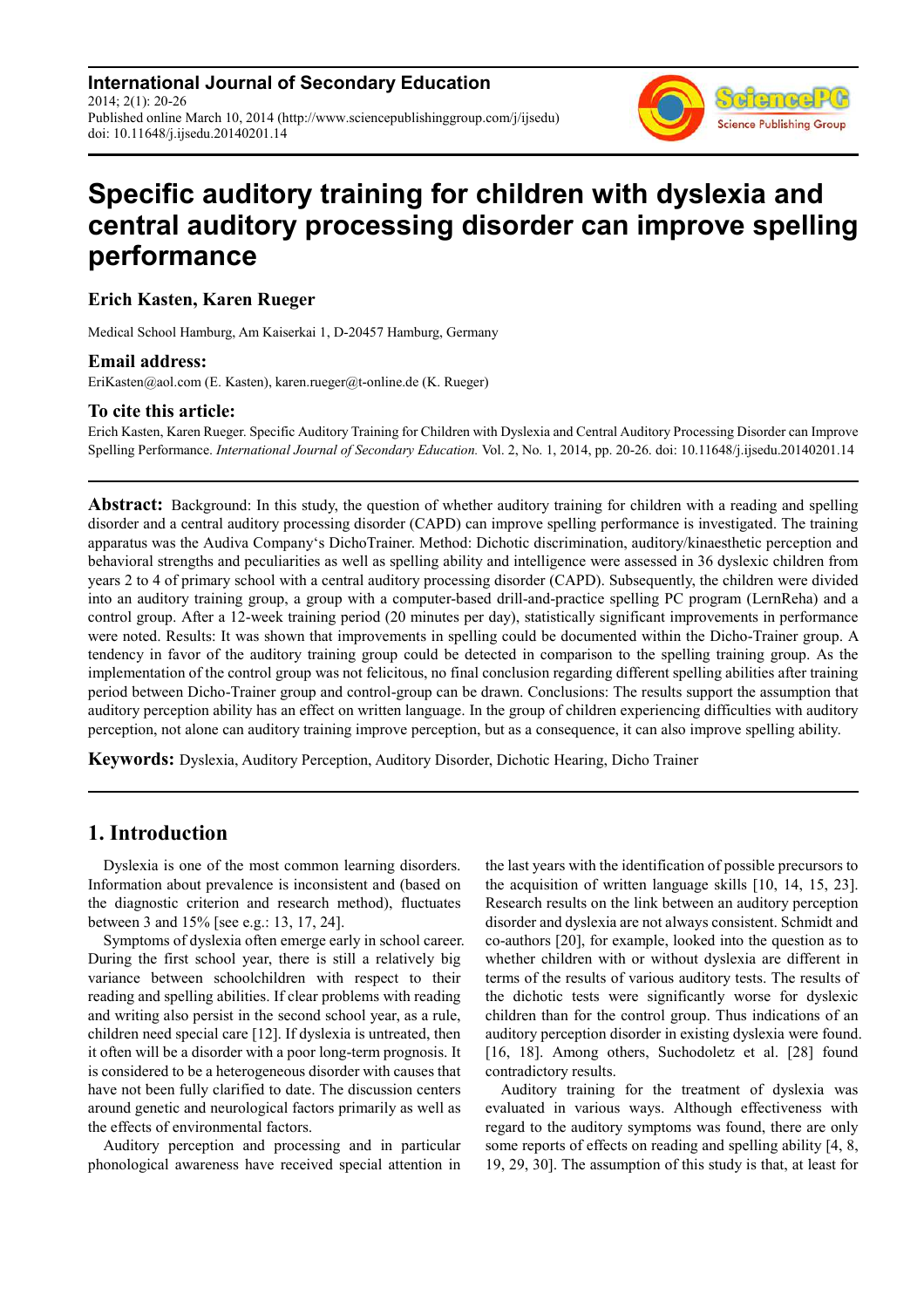some of the dyslexic children, difficulties with correct spelling are attributed to a distorted acoustic perception. Thus, improved recognition of spoken language should also improve spelling ability. A supplementary aspect of the research was the effect of training on co-morbid mental abnormalities. Dyslexia can trigger additional mental and disciplinary difficulties. In a series of studies, the connection between specific learning difficulties and mental abnormalities has been shown [1, 9, 13, 24, 25]. If remediation of the primary impairments leads to an improvement of reading and writing, then there should also be a positive effect on emotional problems because the children will experience positive effects of self-efficacy [see e.g. 2].

In the meantime, a multifaceted range of therapies has been established both within the school and outside. Remedial programs with good ratings would be a helpful resource for parents seeking advice. Main problem is that not all therapies focus on the specific reason of the dyslexia.

The DichoTrainer, which was used in this study, is an auditory training device from the AUDIVA company. As is the case in a dichotic hearing test, similar sounding syllables or words are played by this device via headphones in various hearing modes (one after the other, time delayed or simultaneously). Software is available with an extensive selection of groups of similar sounding syllables and monosyllabic or polysyllabic words, which are selected individually and transmitted on the training device. Then, two different items from the selected group will be played randomly in accordance with the set hearing mode. Four response options will be displayed from which the child must select the two words that were heard. For children who can't read adequately, a second headphone can be connected and the response given by the child can be entered by another person. The training time can be scheduled flexibly. After the time runs out, the session will end automatically and the number of correct and incorrect responses is displayed. The device can also be used at home and the children can practice independently, provided they have adequate reading skills.

If reading and writing abilities are significantly improved after the training sessions, it must still be considered whether a training with the DichoTrainer is superior to a direct practice of reading and writing. The dyslexia training-program of LernReha [11] includes more than 7,500 exercises from approximately 50 different problem areas in German spelling. These include exercise areas such as "similar sounding letters" (e.g.  $p/b$  and  $g/k$ ), "doubling" (e.g. f/ff, or m/mm) or "lengthening" (e.g.  $a$ /ah or  $u$ /uh). Usually, two or three alternative ways of writing a word are presented on the screen. The correct solution is selected by keyboard or mouse.

In addition to a control group with no special therapy, this LernReha program was used in a second group as comparison to ensure that successful acoustic training outcomes can really be interpreted as the result of the acoustic treatment.

## **2. Methods**

For this study, children from class 2-4 in primary schools in Luebeck were recruited. Exclusion criteria were the denial of parents or guardians to consent, a first language other than German, hardness of hearing, an acute inflammation of the middle ear, and current participation in a other remedial programmes for dyslexia or irregular school attendance.

In accordance with the class level of the German Spelling Test (DERET 1-2+ and DERET 3-4+, Form A in each case; [26, 27]) and depending on age, the basic intelligence test, CFT 1 or CFT 20-R (the equivalent of the Catell Culture Fair Test, [6, 32]) was used for diagnosis of dyslexia. 1.5 standard deviations (regression criteria) were regarded as a critical difference between writing abilities and intelligence.

Based on the children's age, auditory perception was assessed with the dichotic tests of Uttenweiler [31] or Feldmann [7] (with lengthy pauses) and the Heidelberg Phoneme Discrimination Test (with background noise) [5]. The word pairs in the dichotic tests were provided by headphones at a constant level of 70 dB. In each case, one trial was carried out. A rate of less than 80 percent of correctly repeated word pairs was considered abnormal according to the criteria of Berger & Demirakca [3].

The Heidelberg Phoneme Discrimination Test (H-LAD) items were also presented at 70 dB by means of headphones. If the T-value was below 42 in one of the four subtests or in the total result, it was assumed that there was an impairment of phoneme discrimination ability.

At least one abnormal value in the dichotic test or in one of the test results of the H-LAD was deemed to be a diagnostic criterion for the presence of a central auditory processing disorder. In accordance with the aforementioned criteria, an auditory perception disorder was detected in 39 of 42 investigated children with suspicion of problems of acoustic differentiation and an existing spelling difficulty.

In order to ascertain any abnormalities in the behaviour of the children, a German version of the Strengths and Difficulties Questionnaire (SDQ-D), was used.

Three children did not participate in the study, so that N=36 children from 18 different Luebeck primary schools were included in the investigation. The proportion of girls (11) and boys (25) corresponded to a gender ratio of 1: 2.27. This was consistent with the generally reported over-representation of boys. The average age was 8.67 years  $(SD = 1.12; min. = 7$  and max. = 11), the average IQ was 103.4 (SD = 11.9, min. = 85 and max. = 126).

The children who participated were randomly assigned to the Dicho-Trainer group (6 girls and 6 boys), the control group (2 girls and 10 boys) or the LernReha group (3 girls and 9 boys). Table 1 provides a summary of the distribution of average IQ, spelling ability and auditory abilities.

The average results of the SDQ at the first measuring time, the corresponding cut-off values for behavior to be classified as borderline and the extreme values beyond the groups can be seen on Table 2.

Total, in the initial SDQ assessment in average some high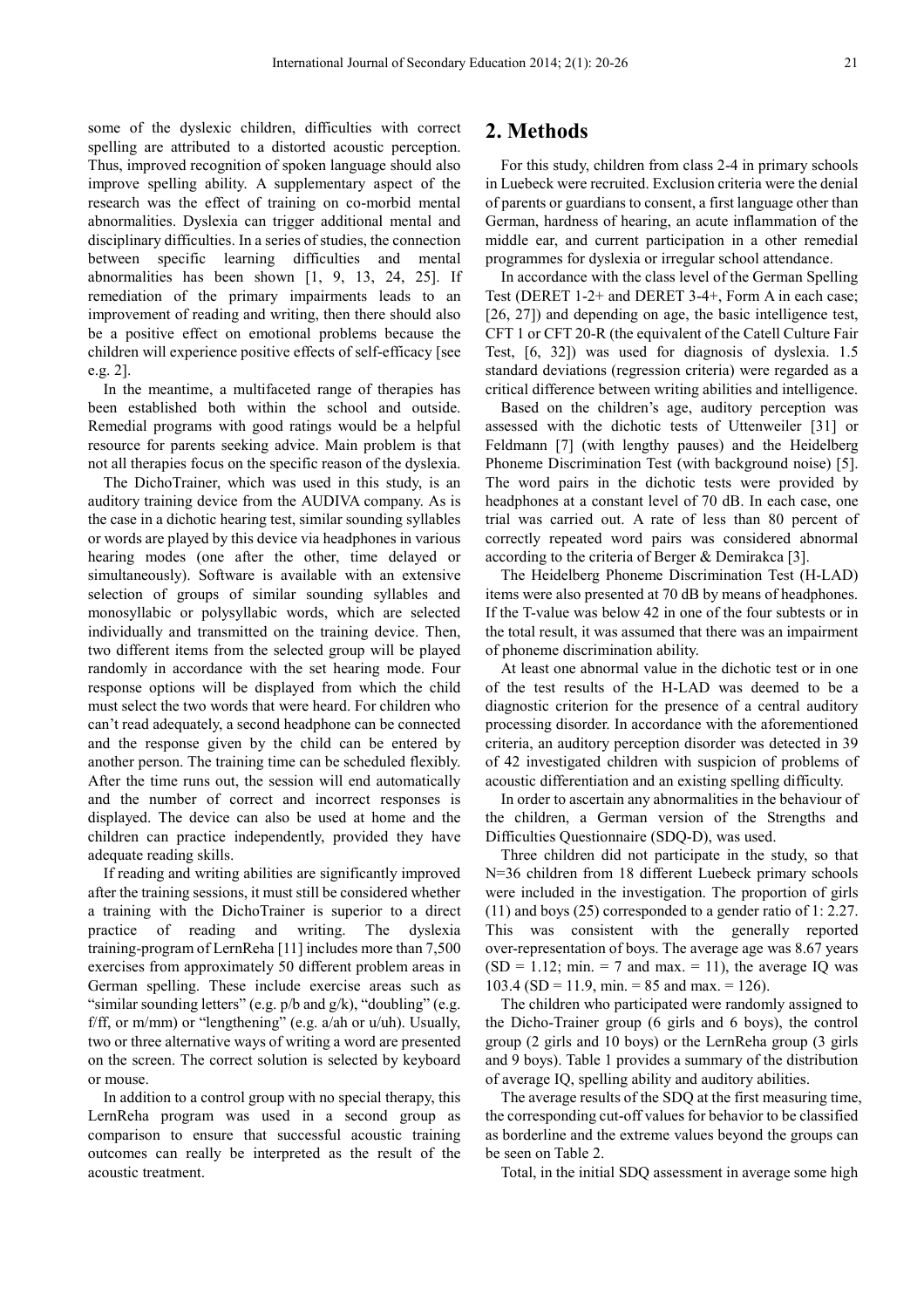values are found in the areas of emotional problems  $(M =$ 3.39), behavioral problems  $(M = 2.39)$  and behavioral problems with children of the same age  $(M = 2.31)$ . For 26 children there was at least one raised result.

the LernReha group received individual instructions on the device and the program and a practice schedule. The practice exercises were made with an increasing degree of difficulty and were identical for all children in the particular group.

The parents and children of the experimental group and

| <b>Tab 1.</b> Pretest-results "IQ", "spelling abilities" and "auditory abilities" |  |  |  |
|-----------------------------------------------------------------------------------|--|--|--|
|-----------------------------------------------------------------------------------|--|--|--|

|              |      | total              | 1. group Dicho     | 2. group Lernreha  | 3. group control  |
|--------------|------|--------------------|--------------------|--------------------|-------------------|
| IQ           | M SD | $103,40 \pm 11,87$ | $102,50 \pm 14,82$ | $100,58 \pm 13,00$ | $107.08 \pm 5.98$ |
| <b>DERET</b> | M SD | $4,69 \pm 4,71$    | $5.00 \pm 5.48$    | $5,67 \pm 5,43$    | $3,42 \pm 2,84$   |
| Dichotisch   | M SD | $46,44 \pm 22,21$  | $41,17 \pm 22,26$  | $46.50 \pm 19.09$  | $51,67 \pm 25,48$ |
| $H-LAD1$     | M SD | $48,86 \pm 10,70$  | $45,42 \pm 9,55$   | $48,00 \pm 6,30$   | $53.17 \pm 14.14$ |
| $H-LAD2$     | M SD | $46.75 \pm 11.27$  | $43.58 \pm 13.75$  | $48.58 \pm 7.98$   | $48.08 \pm 11.60$ |
| $H-LAD3$     | M SD | $47.72 \pm 13.07$  | $44,50 \pm 11,22$  | $46.08 \pm 11.74$  | $52,58 \pm 15,48$ |
| $H-LAD4$     | M SD | $48.00 \pm 10.49$  | $44,58 \pm 10,38$  | $48,50 \pm 8,23$   | $50.92 \pm 12.33$ |

Over a period of 12 weeks a 20-minute daily training was prescribed. The time of the training was at the convenience of the children.

Before the study began, the consent of the competent school boards, the education department of the Hanseatic City of Luebeck and the relevant school principals was obtained. Parents were given detailed information about the background and implementation of the study. The study design was approved by the ethics committee of the University of Luebeck (Ref.: 08-232) and was in accordance with the regulations stated in the Declaration of Helsinki.

# **3. Results**

Tests were conducted for the normal distribution of variables (Kolmogorov-Smirnov-test) and for homogeneity of variance (Levene test). None of these results were significant. Due to the relatively small size of the groups, variance analysis was used to check whether differences between the three groups exist before the training. No significant group differences were shown at the level of 20% for intelligence or dyslexia and auditory perception ability.

The main goal of our study was the evaluation of significant increases in performance in auditory perception and spelling ability and a decrease of behavioural abnormalities in the (a) DichoTrainer group and (b) in the LernReha group compared with (c) a control group. For this reason, auditory perception ability (Uttenweiler/Feldmann and the Heidelberg Phoneme Discrimination Test H-LAD), spelling ability (DERET, Form B) and the Strengths and Difficulty Profile (P4-16 - SDQ) were assessed again after the 12 weeks of training.

In the Dicho-trainer group, clear improvements were shown for auditory perception performance as well as for spelling ability. Performances in dichotic hearing  $(t_{(1)})$  = -6.594, p = .000), in the correct auditory responses  $(t<sub>(11)</sub>$  = -3.378, p = .003), in the correct kinaesthetic responses  $(t<sub>(11)</sub>$  = -2.997,  $p = .005$ ) and in the total H-LAD ( $t_{(11)} = -3.555$ , p = .0025) were significantly increased. By contrast, the ability to analyse sound was not improved  $(t_{(11)} = -1.001$ , n.s.). Spelling ability levels were also significantly better after the training phase than they were before the training  $(t<sub>(11)</sub> = -3.867$  and  $p = .0015)$ . Performance levels before and after the training are presented in Figures 1 - 3.



*Figure 1. percentage of correct word-pairs (light bar = baseline, dark bar = final outcome)* 



*Figure 2. T-values of 4 subtests of H-LAD (light bar = baseline, dark bar =*  $\frac{1}{2}$ *final outcome)* 



*Figure 3. percentile of DERET before (light bar) and after training (dark bar)*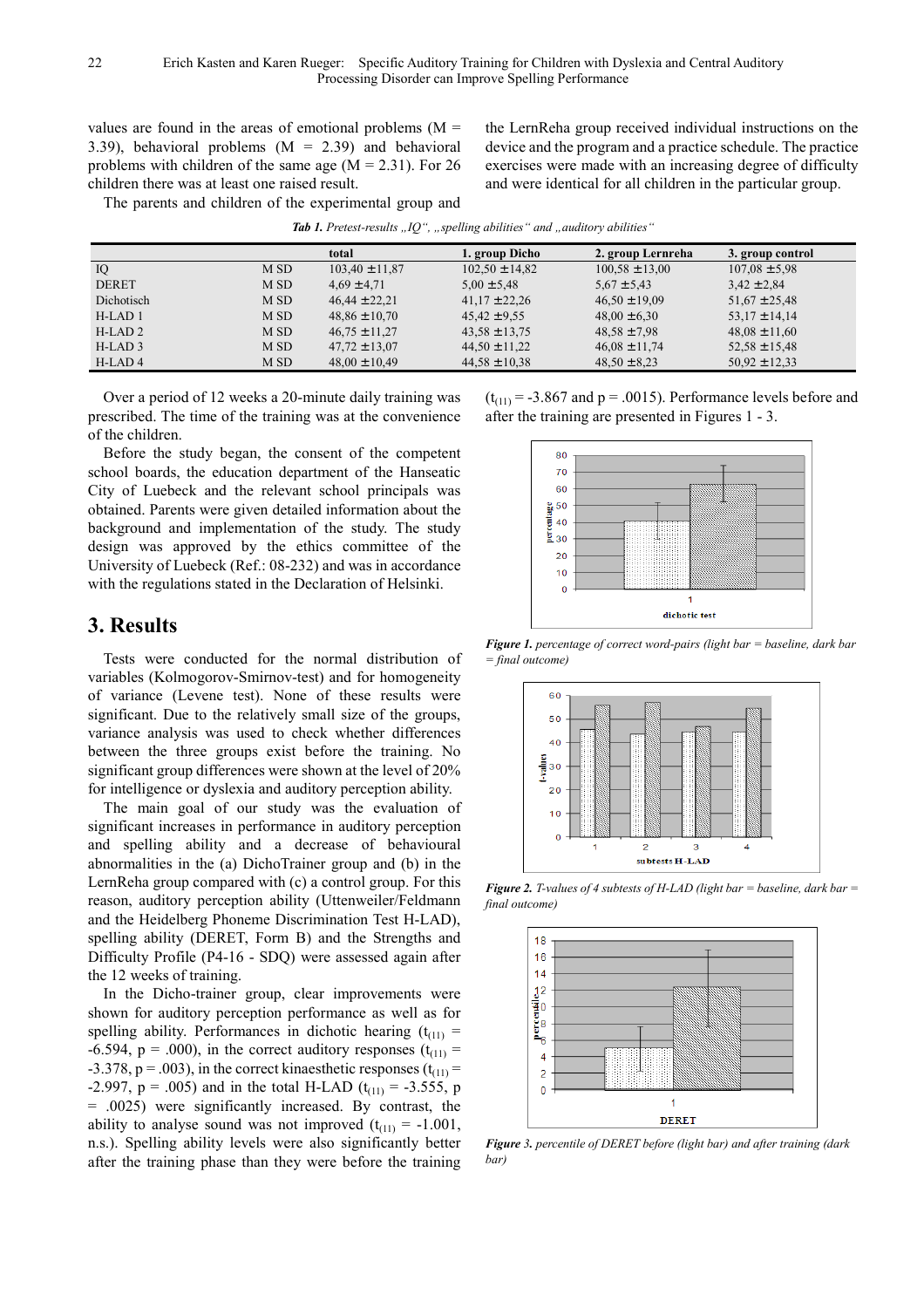The difference of the percentiles in the DERET as an expression of the increase in performance was 7.33 (min. 0 and max. 16) on average.

Significant improvements could only be determined for the SDQ in behavioural problems with peers of the same age  $(t<sub>(11)</sub> = 2.548$  and  $p = .014$ ). No other tests results were significant (see Figure 4).



*Figure 4. results of SDQ (light bar = baseline, dark bar = final outcome)* 

The children in the Dicho Trainer group demonstrated a significantly better performance in the Uttenweiler or Feldmann tests than the children in the LernReha group  $(t_{33})$  $= 2.367$  and p = .012) and in the control group (t<sub>33</sub> = 3.110) and  $p = .002$ ).i

Analyses of variance for the Heidelberg Phoneme Discrimination Test (H-LAD) and its subtests produced significant group differences for the *correct auditory responses*  $(F_{2,33} = 4.349, p = .021)$  and *correct kinaesthetic responses* ( $F_{2,33}$  = 3.605 and  $p = .038$ ). The comparison of groups with respect to the *total H-LAD* merely indicate a trend  $(F_{2,33} = 2.844$  and  $p = .073$ ). The differences in *sound analysis* were not significant  $(F_2, 33 = 1.069, n.s.).$ 

Contrast analyses resulted in an increase in performance in the DichoTrainer group for the *total H-LAD* in comparison to the control group ( $t_{33} = 2.337$  and  $p = .013$ ). Comparing the Dicho Trainer and the LernReha group, only a trend in favour of the experimental group was found  $(t_{33} =$ 1.581 and  $p = .062$ ).

Comparing the baseline and follow-up results of spelling ability, shows that performance improved in all three groups (see Figure 7).



*Figure 5. correct word-pairs in 1= Dicho-Trainer, 2 = LernReha, 3 = control (light bar = baseline, dark bar = final outcome)* 



*Figure 6. T-values H-LAD (auditory) in 1= Dicho-Trainer, 2 = LernReha, 3 = control (light bar = baseline, dark bar = final outcome)* 



*Figure 7. T-values HLAD 2.* 



*Figure 8. T-values H-LAD 3 (sound analysis)* 



*Figure 9. T-values H-LAD 4 (total)* 

Children's age was included as a covariate in an ANOVA in the comparison of spelling ability results. In total, a 23.3% model (corr. 16.1%) explains the variance  $(R^2 = 233)$ . The explanation of the variance by this model is significant  $(F =$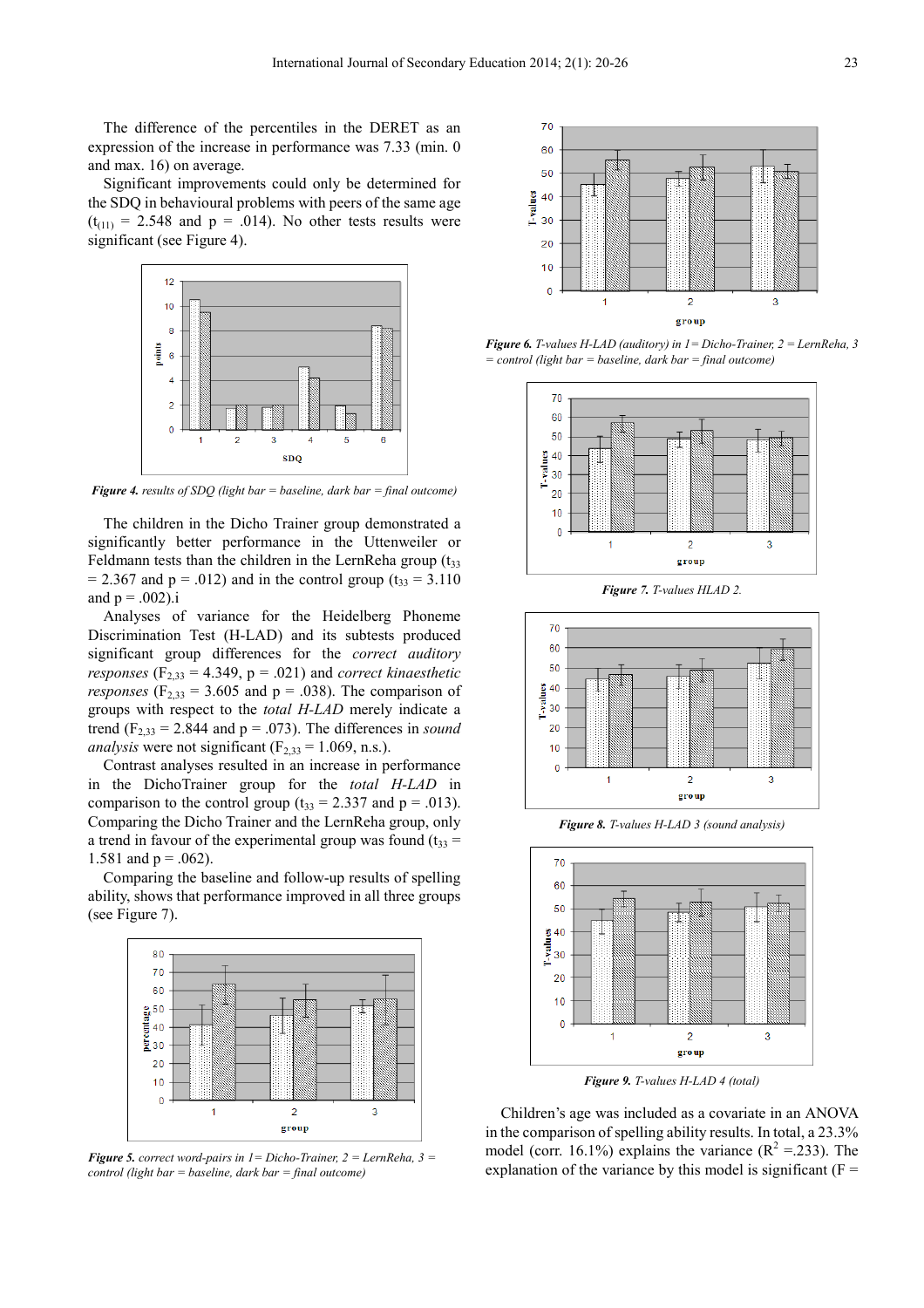3.234, p = .035). However, neither age ( $F = 1.507$ , n.s.) nor group membership  $(F = 2.094, n.s.)$  have had a clear significant effect. The calculation of contrasts with the Dicho Trainer group as the reference group for comparison of the LernReha group to the Dicho Trainer group indicated a trend in favour for the Dicho Trainer group ( $t = -5.38$  and p  $= .053$ ). The comparison of the control group to the Dicho Trainer group was not significant ( $t = -1.287$ , n.s.). Figure 8 shows the differences in the percentiles before and after the training.



*Figure 10. percentile of DERET* 



*Figure 11. differences of percentiles DERET (T2-T1)* 

Contrary to expectations, the analysis of spelling ability showed distinctly better results not only for the experimental group, but also for the untreated waiting group. A possible explanation was that these children had participated in other trainings due to the diagnosis of this investigation. Therefore an anonymous follow-up survey was made, which showed that 8 children at that time had participated in at least one remedial activity. These activities ranged from extra-curricular trainings for dyslexia at school, speech therapy and more private activities. Evidently, after the diagnosis of a reading and spelling disorder, the pressure to do something for their children was too great for parents to stand idly by for a period of three months. With respect to future studies, the question is raised as to whether such a control group can really be implemented.

#### **4. Discussion**

First of all, it must be determined that, of the 42 children with dyslexia, 39 also had a central auditory processing

disorder. However, as no comparison was carried out with children, whose spelling was within the normal range, this study cannot contribute to the clarification of the controversial issue as to whether a a central auditory processing disorder (CAPD) is found more often in children with dyslexia, than in children without this problem (see [see e.g.: 16, 20, 30].

Auditory performance was surveyed using different parameters. Significant progress in performance was revealed for dichotic hearing in the auditory and kinaesthetic perception performance of the H-LAD. Only the ability to analyse sounds could not be improved.

Training with the DichoTrainer in the form in which it was implemented here, aimed at correctly identifying similar sounding pairs of words that were presented dichotically. The tests by Uttenweiler and Feldmann showed an improvement in performance in the dichotic hearing tests.

The positive results are consistent with study results that were able to show basically that it is possible to practise auditory functions. Comparison is problematic because in the various studies, different areas of auditory perception were measured and practised. Whereas linguistic stimuli were presented in the here present study, other studies used speech-free stimuli [4, 8]. Similar outcomes when different training materials are used, could be an indication that training effects must be achieved independently of the kind of auditory stimuli presented. However, it remains unclear as to whether improved perception ability is only to be found in the areas that are directly practised or whether it is generalised to other areas of auditory perception.

For the involved children and their parents, the effect of training on spelling ability is of particular significance. Improvement could be substantiated in this regard. For the experimental Dicho-trainer group, a significantly improved performance was shown, so that we can assume that there is a transfer to writing abilities.

Improvements on behavioural problems could not be documented. Perhaps, a training period of 12 weeks was too short to have an impact on other mental disturbances..

The superiority of the auditory training programme in comparison to the LernReha programme could be demonstrated for auditory perception ability in almost all areas and for spelling ability in a clear trend. While such a daily practice with a universal computer software may help many children, it is not specific enough for children with auditory deficits, which leads us to the conclusion that, before any therapy is done, one first mast have a look to possible causes of the dyslexia.

Further optimising of the effects of an auditory dyslexia-training must consists an individualising of exercise programmes. To safeguard comparability of study results, all of the children here received an identical training programme, which was not geared to individual problem areas.

Some completely positive effects have been shown on average in this study. However, an improved performance was not to be determined for all of the children in the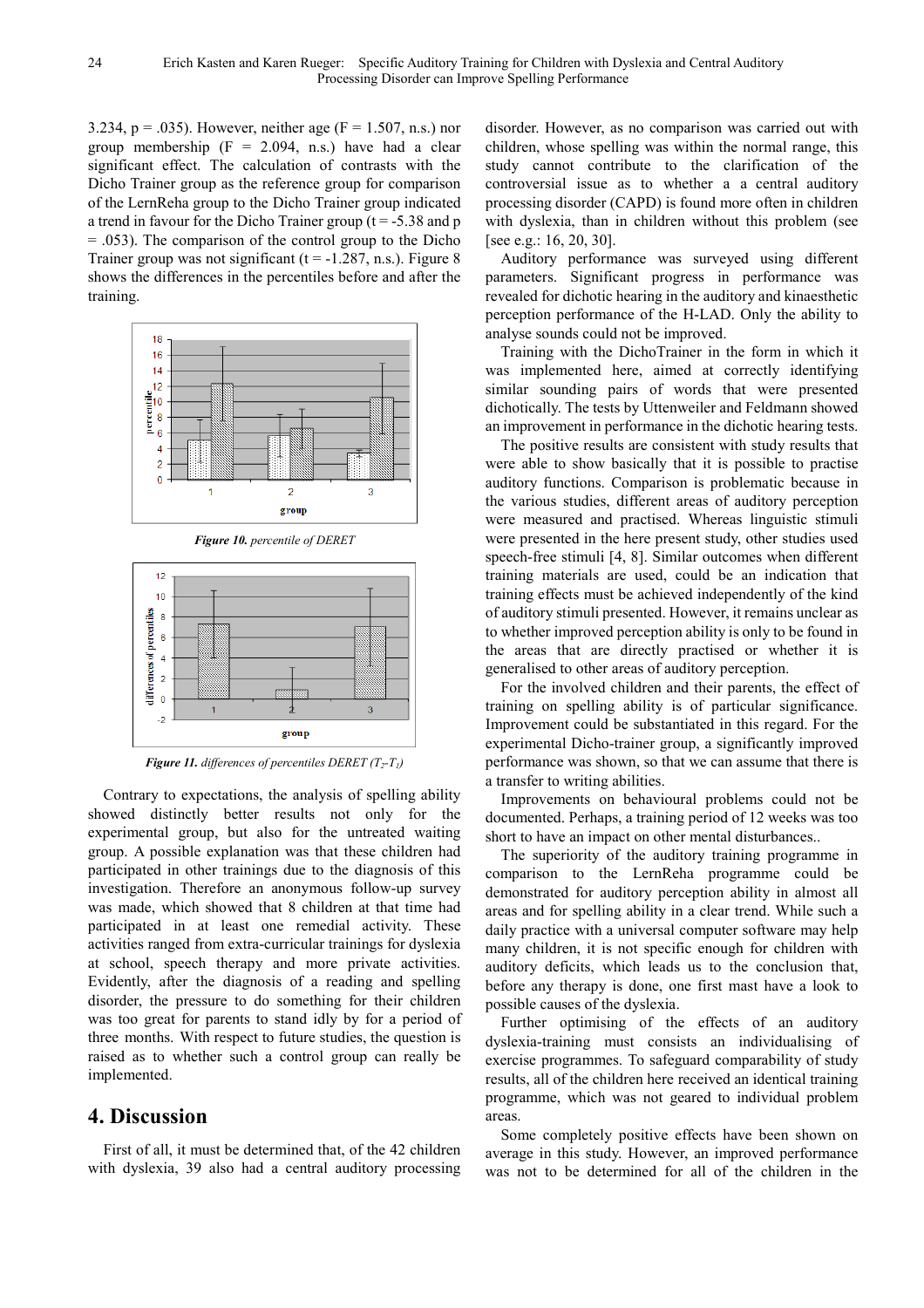experimental group. An examination of the extent, to which children with or without successful training are different, could be the subject of a future study.

## **Acknowledgement**

The author thanks AUDIVA Company for lending the devices. The authors have no association with the company and have no financial interest that may be relevant to the submitted work.

## **References**

- [1] Baecker, A. & Neuhaeuser, G. (2003): Internalisierende und externalisierende Syndrome bei Lese- und Rechtschreibstoerungen. *Praxis der Kinderpsychologie und Kinderpsychiatrie, 52*(5), 329-337.
- [2] Bandura, A. (1979): *Sozial-kognitive Lerntheorie*. Stuttgart: Klett-Cotta.
- [3] Berger, R. & Demirakca, T. (2000): Vergleich zwischen dem alten und neuen Auswertungs-Modus im dichotischen Diskriminationstest. *HNO, 48,* 390-393.
- [4] Bischof, J., Gratzka, V., Stehlow, U., Haffner, J., Parzer, P. & Resch F.(2002): Reliabilitaet, Trainierbarkeit und Stabilitaet auditiv diskriminativer Leistungen bei zwei computergestützten Mess- und Trainingsverfahren. *Zeitschrift für Kinder- und Jugendpsychiatrie und Psychotherapie, 30*(4), 261-270.
- [5] Brunner, M., Seibert, A., Dierks, A. & Koerkel, B. (2005). *Heidelberger Lautdifferenzierungstest (H-LAD)* [CD-Rom]. Wertingen: Westra – Elektroakustik.
- [6] Cattell, R.B., Weiß, R.H. & Osterland, J.(1997): *CFT 1 Grundintelligenztest, Skala 1*. Goetingen: Hogrefe.
- [7] Feldmann, H. (1965): Dichotischer Diskriminationstest eine neue Methode zur Diagnostik zentraler Hoerstoerungen. *Arch. Hals-Nasen-Kehlkopfheilkunde, 184*, 294-329.
- [8] Fischer, B. (2007): Studien zur sprachfreien Differenzierung bei Legasthenie. *Forum Logopaedie, 3*(21), 30-35.
- [9] Hasselhorn, M., Schneider, W. & Marx, H. (2000): Frueh-, Foerder- und Differentialdiagnostik von Lese-Rechtschreibschwierigkeiten: Eine Einführung. In M. Hasselhorn, W. Schneider & H. Marx (Hrsg.), *Diagnostik von Lese-Rechtschreibschwierigkeiten* (p. 1–8). Göttingen: Hogrefe.
- [10] Hoien, T., Lundberg, L., Stanovich, K. & Bjaalid*,* L. (1995): Components of phonological awareness*. Reading and Writing, 7*, 171–188.
- [11] Kasten, E. (2006): *LernReha*. Göttingen: Hogrefe Apparatezentrum.
- [12] Klicpera, Ch., Schabmann, A. & Gasteiger-Klicpera B. (2007); *Legasthenie* (2., aktualisierte Auflage). München: Ernst Reinhardt Verlag.
- [13] Klicpera, Ch., Gasteiger-Klicpera, B. (1995): *Psychologie der Lese- und Rechtschreibschwierigkeiten: Entwicklung,*

*Ursachen, Foerderung*. Weinheim: Psychologie Verlags Union.

- [14] Landerl, K. & Wimmer, H. (1994): Phonologische Bewusstheit als Praediktor für Lese- und Schreibfertigkeiten in der Grundschule. *Zeitschrift für paedagogische Psychologie, 8*, 153-164.
- [15] Marx, H. & Jansen, H. (1999): Phonologische Bewusstheit und ihre Bedeutung für den Schriftspracherwerb. *Forum Logopaedie, 13*(2), 7-16.
- [16] Moehring, L., Schoeler, H., Brunner, M. & Proeschel, U. (2002): Zur Diagnostik struktureller Defizite bei Lese-Rechtschreib-Stoerungen in der klinischen Arbeit: Beziehungen zwischenverschiedenen Leistungsindikatoren. *Laryngo-Rhino-Otol, 82*, 83-91.
- [17] Plume, E. & Warnke, A. (2007): Definition, Symptomatik, Praevalenz und Diagnostik der Lese-Rechtschreib-Stoerung. *Monatsschrift Kinderheilkunde, 155*, 322-327.
- [18] Ptok, M. & Meisen, R. (2008): Die Fähigkeit, Minimalpaare nachzusprechen, korreliert mit der Rechtschreibleistung. *Phoniatrie und Pädaudiologie, 56*, 73-80.
- [19] Schaeffler, T., Sonntag, J., Hartnegg, K. & Fischer, B. (2004). The effect of practice on low-level auditory discrimination, phonological skills, and spelling in dyslexia. *Dyslexia, 10*, 119-130.
- [20] Schmidt, R., Winter, K., Tesch-Römer, C., Behrendt, S.-M., Steffen, M. & Nawka, T. (2007): Lassen sich auditive Verarbeitungs- und Wahrnehmungsstoerungen (AVWS) bei Kindernmit Lese-Rechtschreib-Stoerung nachweisen?. *Laryngo-Rhino-Otol, 86*, 22-26.
- [21] Schneider, W. (1997): Rechtschreiben und Rechtschreibschwierigkeiten. In: F. E. Weinert, (Hrsg.). *Enzyklopaedie der Psychologie. Serie Paedagogische Psychologie, Bd. 3: Psych logie des Unterrichts und der Schule* (p. 327-336). Göttingen: Hogrefe.
- [22] Schneider, W. (2004): Fruehe Entwicklung von Lesekompetenz: Zur Relevanz vorschulischer Sprachkompetenzen. In U. Schiefele, C. Artelt, W. Schneider & P. Stanat (Hrsg.). *Struktur, Entwicklung und Foerderung von Lesekompetenz. Vertiefende Analysen im Rahmen von PISA 2000* (p. 13-36). Wiesbaden: VS Verlag für Sozialwissenschaften.
- [23] Schneider, W. (2008): Entwicklung der Schriftsprachkompetent vom fruehen Kindes- bis zum fruehen Erwachsenenalter. In W. Schneider (Hrsg,), *Entwicklung von der Kindheit bis zum Erwachsenenalter. Befunde der Muenchner Laengsschnittstudie LOGIK* (p. 167-186). Weinheim: Beltz Verlag.
- [24] Schulte-Koerne, G. & Remschmidt, H. (2003): Legasthenie Symptomatik, Diagnostik, Ursachen, Verlauf und Behandlung. *Deutsches Aerzteblatt, 7*, 396-406.
- [25] Schulz, W., Dertmann, J. & Jagla, A. (2003): Kinder mit Lese- und Rechtschreibstoerungen: Selbstwertgefühl und Integrative Lerntherapie. *Kindheit und Entwicklung, 12*(4), 231-242.
- [26] Stock, C. & Schneider, W. (2008): DERET 1-2+ Deutscher Rechtschreibtest fuer das erste und zweite Schuljahr. Goetingen: Hogrefe.